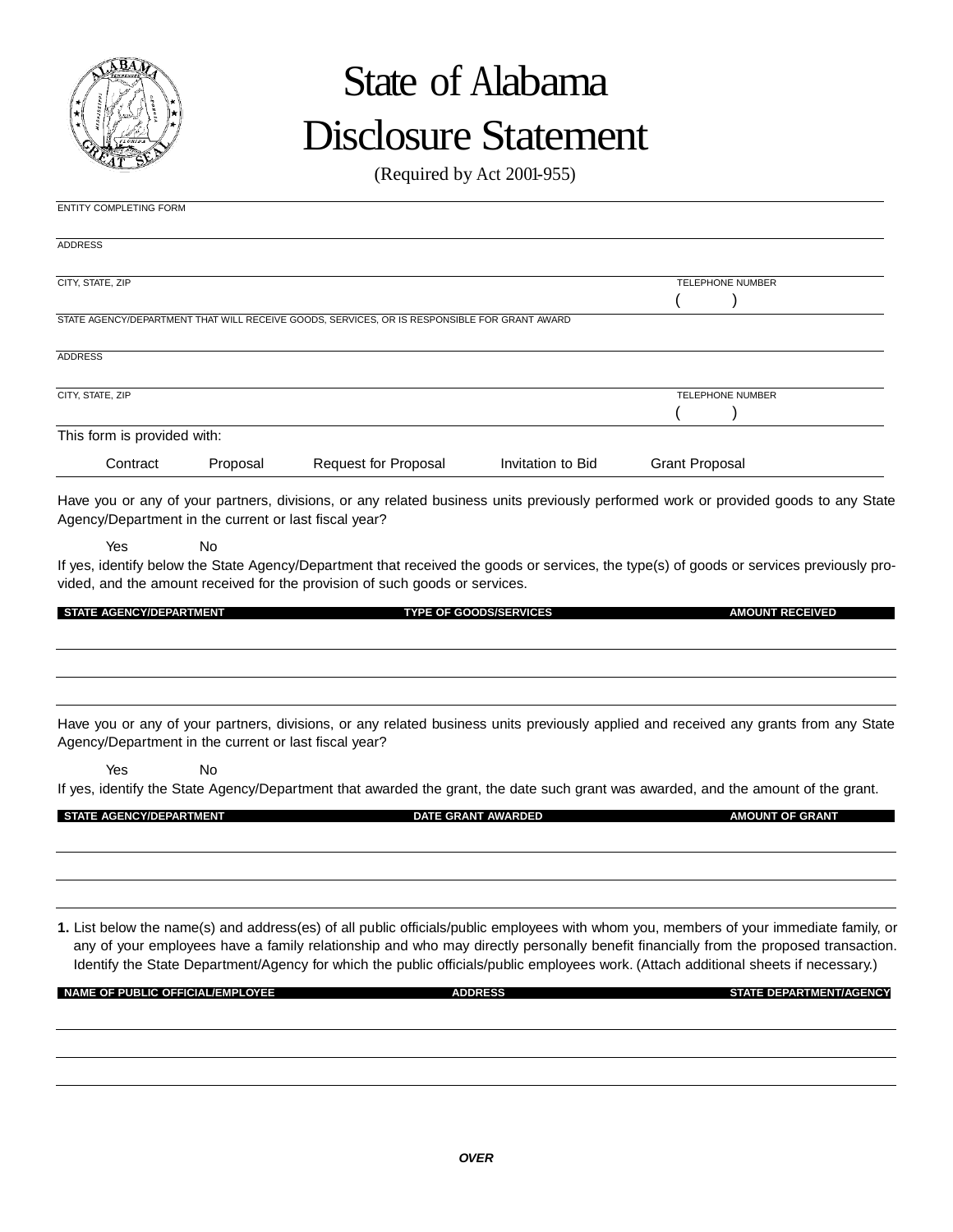**2.** List below the name(s) and address(es) of all family members of public officials/public employees with whom you, members of your immediate family, or any of your employees have a family relationship and who may directly personally benefit financially from the proposed transaction. Identify the public officials/public employees and State Department/Agency for which the public officials/public employees work. (Attach additional sheets if necessary.)

| <b>NAME OF</b>                                                                                                                                                                                                                                                                                                                                             | <b>NAME OF PUBLIC OFFICIAL/</b> | <b>STATE DEPARTMENT/</b> |
|------------------------------------------------------------------------------------------------------------------------------------------------------------------------------------------------------------------------------------------------------------------------------------------------------------------------------------------------------------|---------------------------------|--------------------------|
|                                                                                                                                                                                                                                                                                                                                                            |                                 |                          |
|                                                                                                                                                                                                                                                                                                                                                            |                                 |                          |
| If you identified individuals in items one and/or two above, describe in detail below the direct financial benefit to be gained by the public<br>officials, public employees, and/or their family members as the result of the contract, proposal, request for proposal, invitation to bid, or<br>grant proposal. (Attach additional sheets if necessary.) |                                 |                          |
|                                                                                                                                                                                                                                                                                                                                                            |                                 |                          |
|                                                                                                                                                                                                                                                                                                                                                            |                                 |                          |
| Describe in detail below any indirect financial benefits to be gained by any public official, public employee, and/or family members of the<br>public official or public employee as the result of the contract, proposal, request for proposal, invitation to bid, or grant proposal. (Attach<br>additional sheets if necessary.)                         |                                 |                          |
|                                                                                                                                                                                                                                                                                                                                                            |                                 |                          |
|                                                                                                                                                                                                                                                                                                                                                            |                                 |                          |
| List below the name(s) and address(es) of all paid consultants and/or lobbyists utilized to obtain the contract, proposal, request for pro-<br>posal, invitation to bid, or grant proposal:                                                                                                                                                                |                                 |                          |
| <b>NAME OF PAID CONSULTANT/LOBBYIST</b>                                                                                                                                                                                                                                                                                                                    | <b>ADDRESS</b>                  |                          |
|                                                                                                                                                                                                                                                                                                                                                            |                                 |                          |
|                                                                                                                                                                                                                                                                                                                                                            |                                 |                          |

*By signing below, I certify under oath and penalty of perjury that all statements on or attached to this form are true and correct to the best of my knowledge. I further understand that a civil penalty of ten percent (10%) of the amount of the transaction, not to exceed \$10,000.00, is applied for knowingly providing incorrect or misleading information.*

| Signature          | Date |                     |
|--------------------|------|---------------------|
|                    |      |                     |
|                    |      |                     |
|                    |      |                     |
| Notary's Signature | Date | Date Notary Expires |
|                    |      |                     |
|                    |      |                     |

*Act 2001-955 requires the disclosure statement to be completed and filed with all proposals, bids, contracts, or grant proposals to the State of Alabama in excess of \$5,000.*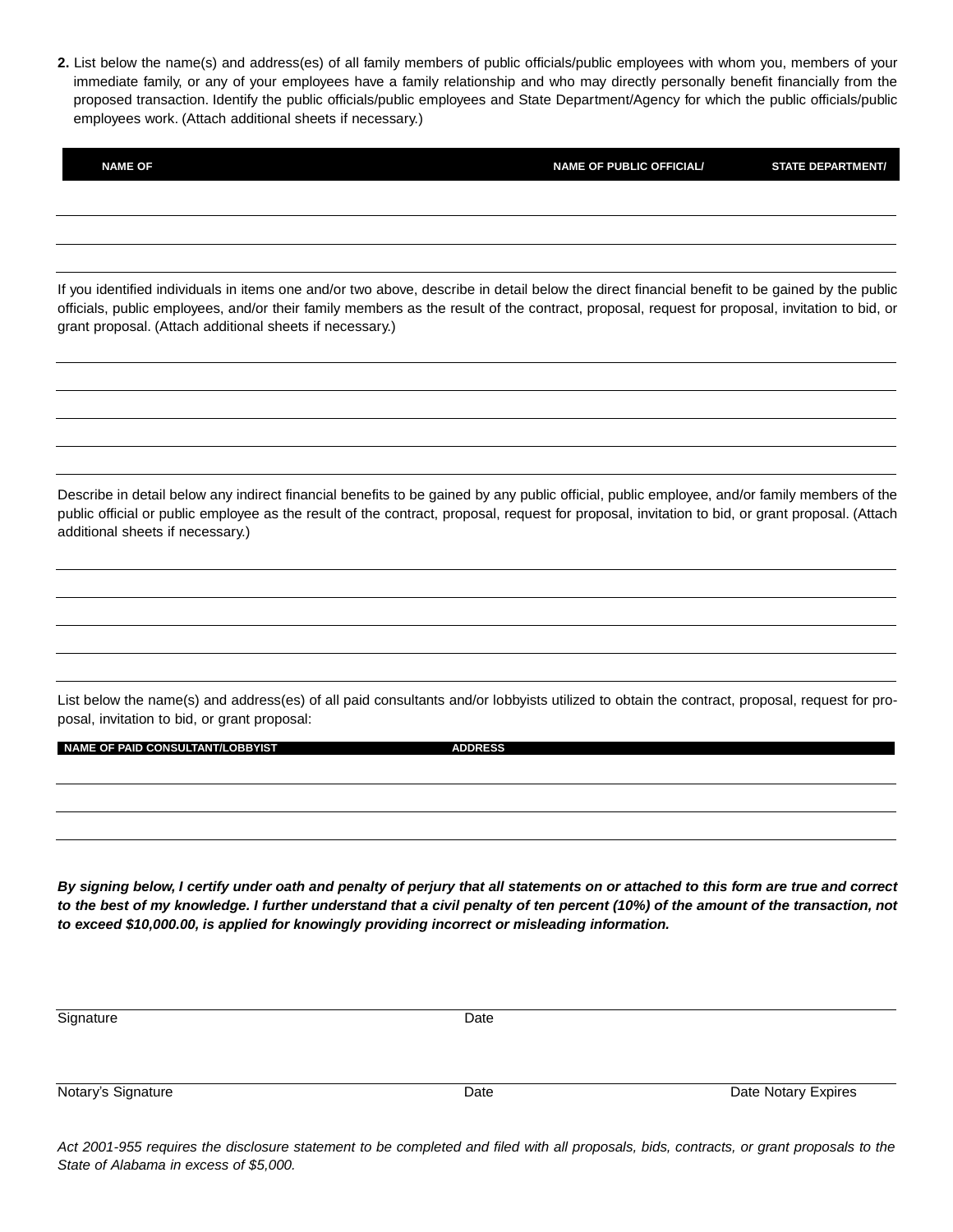

**OFFICE OF BUSINESS AFFAIRS USE ONLY**

**Vendor Number: \_\_\_\_\_\_\_\_\_\_\_\_\_\_\_\_\_\_\_\_\_\_\_\_\_\_\_\_\_ Entered By: \_\_\_\_\_\_\_\_\_\_\_\_\_\_\_\_\_\_\_\_\_\_\_\_\_\_\_\_\_\_\_\_\_\_\_**

## **VENDOR FILE MAINTENANCE REQUEST**

| <b>Please PRINT OR TYPE</b><br>(*Required Fields)                                                                                                                                                 |  |
|---------------------------------------------------------------------------------------------------------------------------------------------------------------------------------------------------|--|
|                                                                                                                                                                                                   |  |
|                                                                                                                                                                                                   |  |
|                                                                                                                                                                                                   |  |
|                                                                                                                                                                                                   |  |
|                                                                                                                                                                                                   |  |
|                                                                                                                                                                                                   |  |
|                                                                                                                                                                                                   |  |
|                                                                                                                                                                                                   |  |
| <b>Section A - Remittance Address</b><br>(Please PRINT OR TYPE)                                                                                                                                   |  |
| Please complete this section if the remittance address is different from the information stated above.<br>(Please provide the Office of Accounts Payable a completed Form W-9 and E-Verify Form.) |  |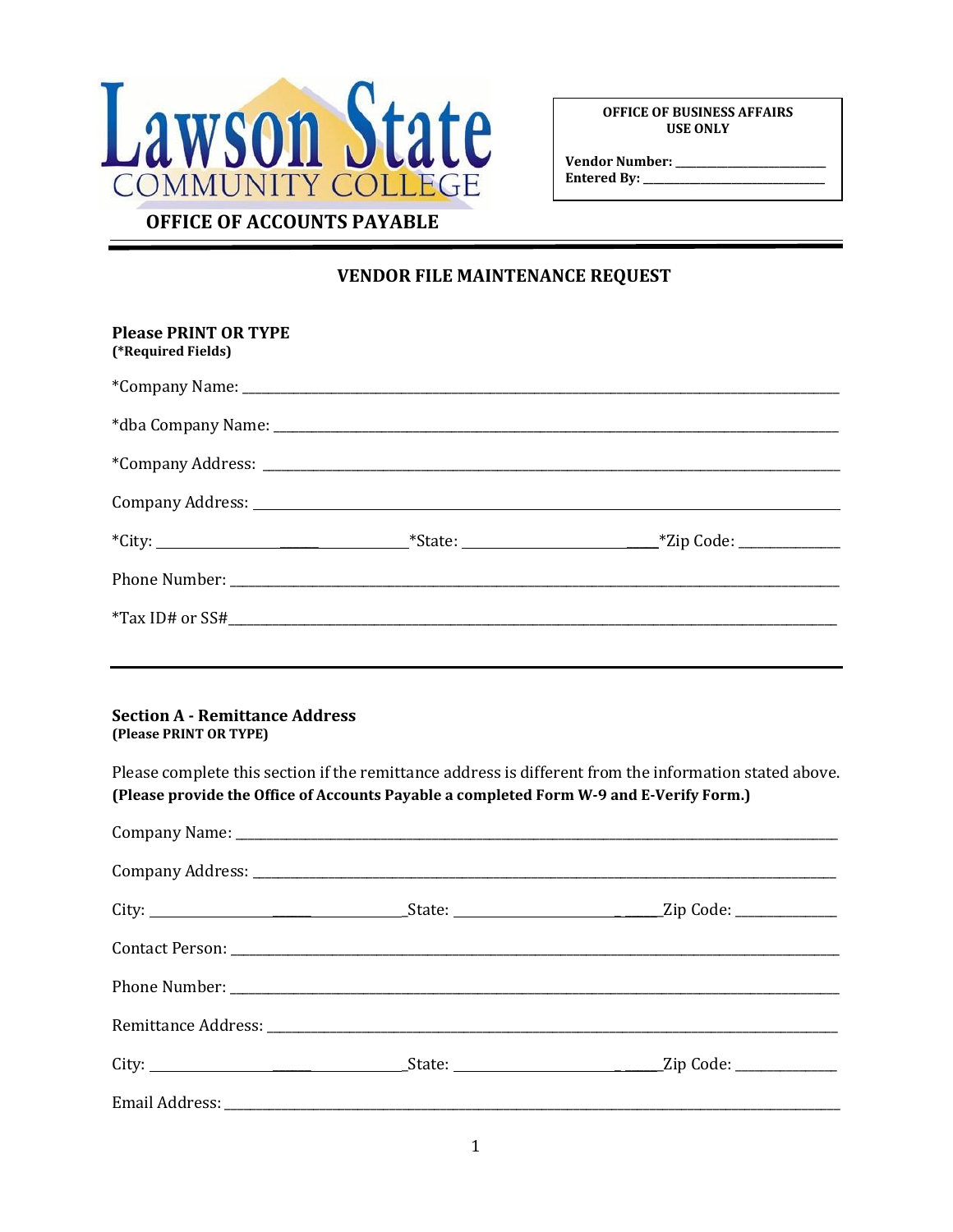#### **\*Section B – Official(s) to Contact Concerning Financial Forms (Please PRINT OR TYPE)**

Please complete this section listing official(s) whom are responsible in completing Disclosure Statement, Form W-9 and E-Verify Form.

**This form must be completed and mailed to the following address:**

**Lawson State Community College**

#### **ATTN: The Office of Accounts Payable**

**3060 Wilson Rd, SW**

**Birmingham, AL 35221**

[ap@lawsonstate.edu](mailto:ap@lawsonstate.edu)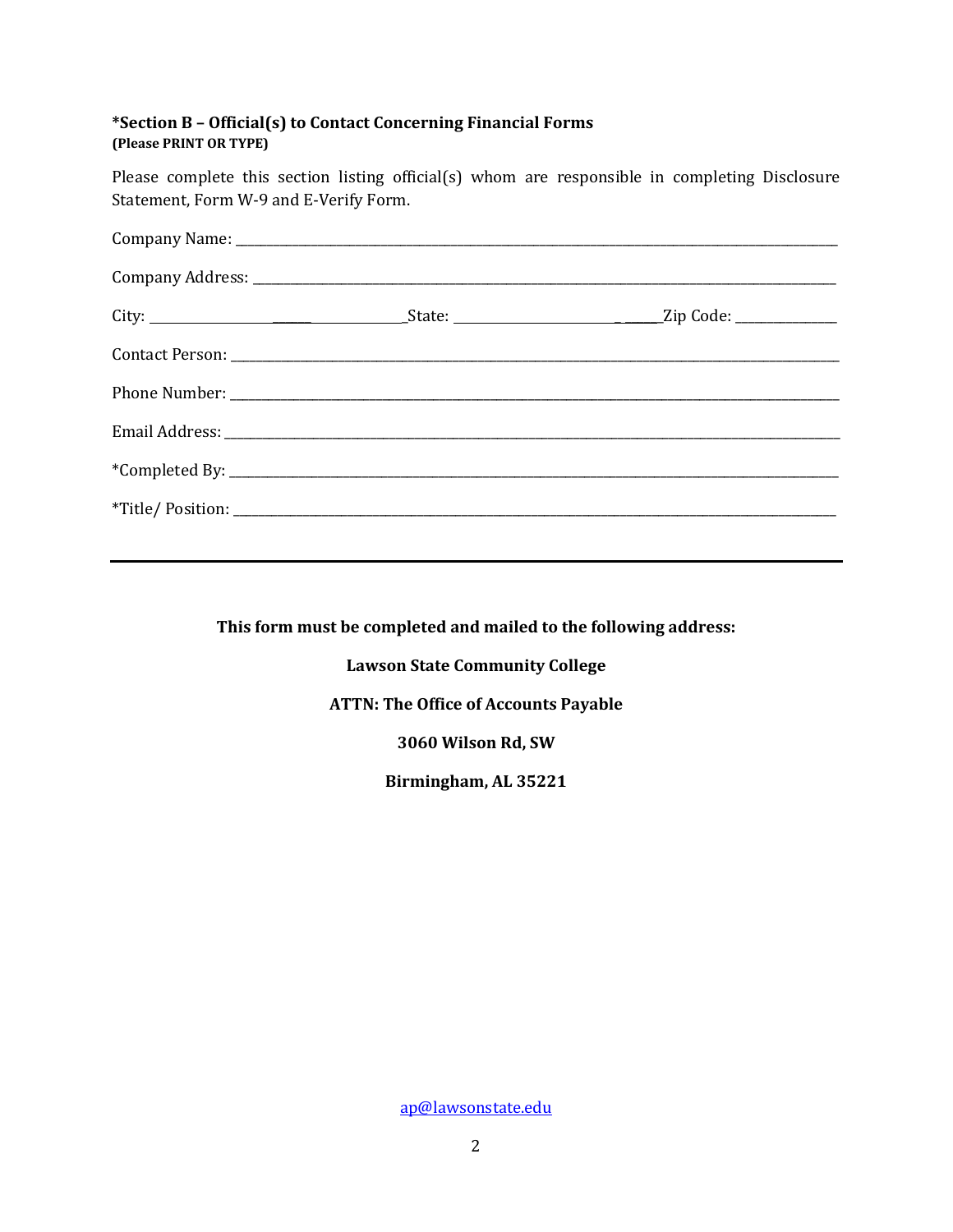

### **M E M O R A N D U M**

**TO: CONTRACTORS AND GRANTEES FROM: LAWSON STATE COMMUNITY COLLEGE DATE: OCTOBER 26, 2017 RE: H.B. 56 - ALABAMA IMMIGRATION LAW COMPLIANCE**

The purpose of this Memorandum is to direct your prompt attention to Alabama Immigration Law Compliance flow-down requirements that will be in effect on January 1, 2012. Those are discussed herein and can be summarized as follows:

- 1. PROVIDE the Alabama Community College System (ACCS) Institution proof that you are in compliance with the immigration law by timely submitting a notarized *Affidavit of Alabama Immigration Law Compliance* and an *E-Verify Memorandum of Understanding;*
- 2. PROVIDE the ACCS Institution a signed *Alabama Immigration Law Compliance Contract*  in the attached *Notice* form provided*;*
- 3. PROVIDE your subcontractors notice of their compliance obligations and OBTAIN from each a notarized *Affidavit of Alabama Immigration Law Compliance- SUBCONTRACTOR.*

The requirements above, imposed by H.B. 56, are "a condition for the award of any contract, grant, or incentive by the State of Alabama, any political subdivision thereof, or any state-funded entity to a business entity or employer that employs one or more employees working in the State of Alabama. AS A Contractor or a Grantee, if you believe these obligations do not apply to you, please notify the Institution immediately.

For your convenience, we have included for your use a sample AFFIDAVIT OF ALABAMA IMMIGRATION LAW COMPLIANCE–CONTRACTOR AND GRANTEES. Please complete, notarize, and return a copy to the Institution along with your attached E-VERIFY MEMORANDUM OF UNDERSTANDING. *See* ALA. CODE § 31-13-9 (c).

In turn, you are to obtain from your subcontractors a notarized AFFIDAVIT OF ALABAMA IMMIGRATION LAW COMPLIANCE–SUBCONTRACTOR.

If you contract with more than one ACCS Institution, you will only need to have one affidavit completed and notarized, and then provide a copy to the requesting institution. You are required to maintain your subcontractors' affidavits at your offices. These documents will be subject to audit. You may provide a copy of this Memorandum with your notification memorandum to your subcontractors as an explanation for this mandatory requirement.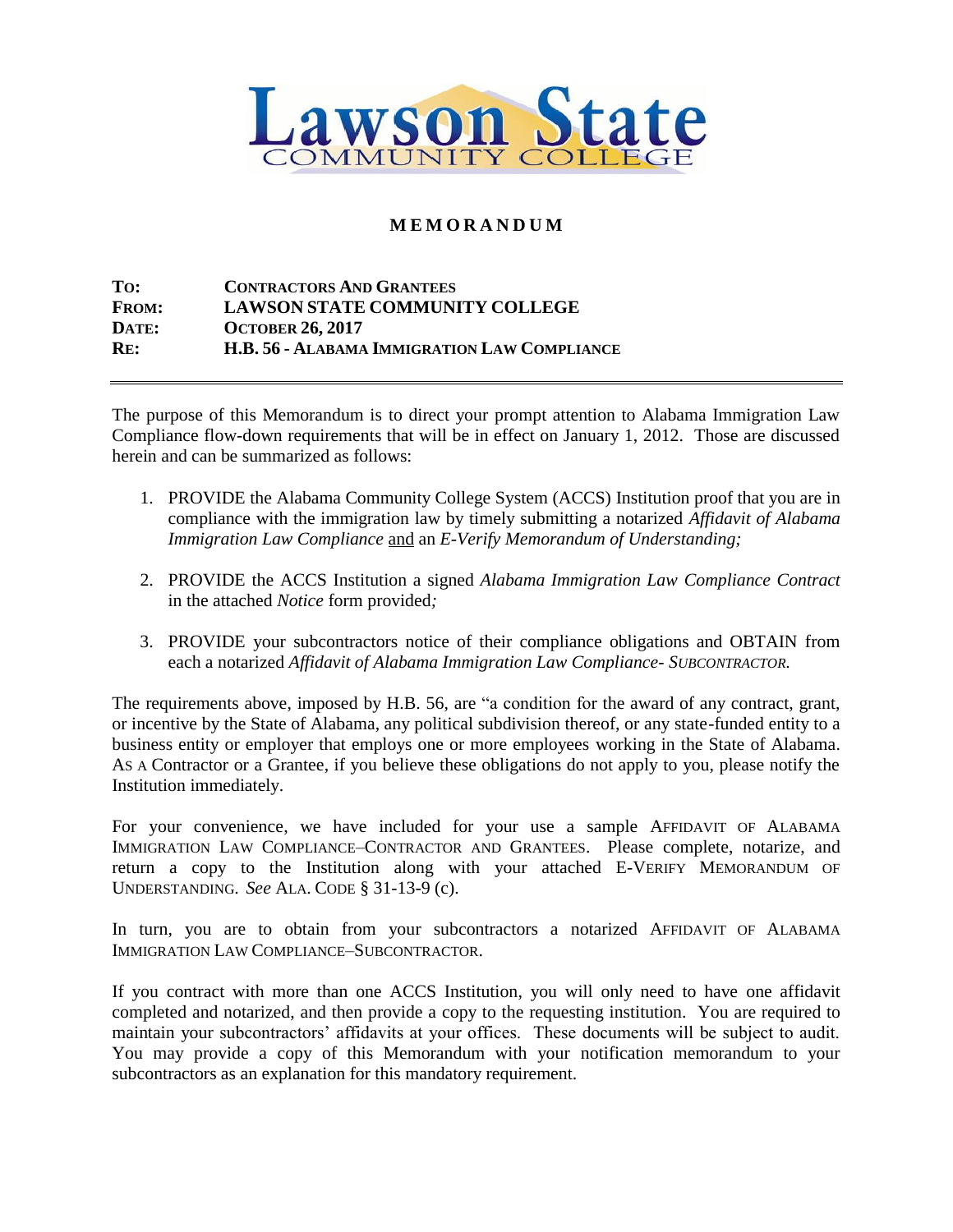Finally, you will find a NOTICE OF ALABAMA IMMIGRATION LAW COMPLIANCE REQUIREMENTS TO ALL CONTRACTORS ("CONTRACTORS") OF ACCS Institutions for execution by contractors and to be returned to the Institution. To the extent that there is no formal written contract between a contractor and the Institution, such as where business is conducted by purchase order, this document shall serve as your Alabama Immigration Law Compliance Contract. Similar language will also be in contractual agreements or grant documents with the Institution.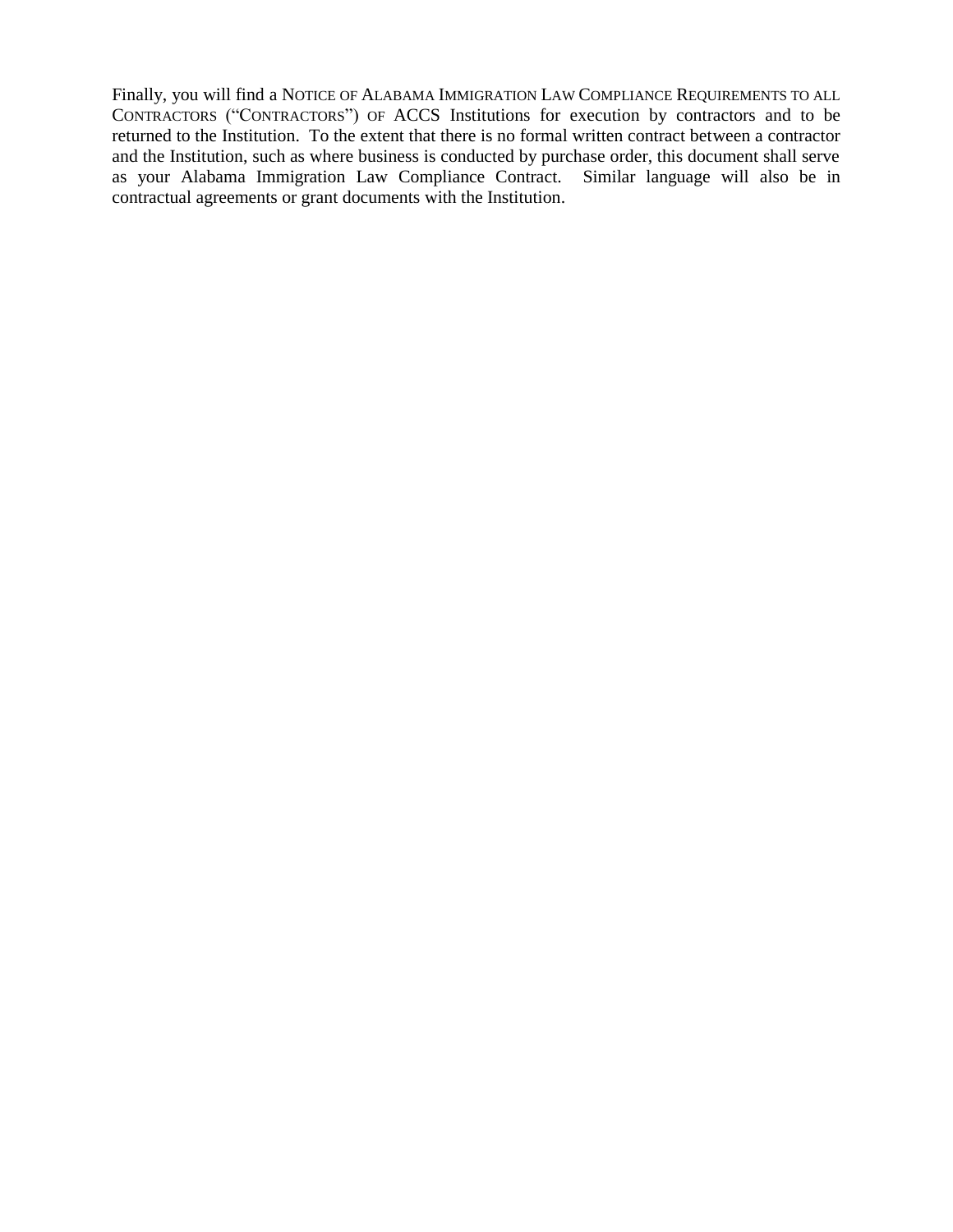## **AFFIDAVIT OF ALABAMA IMMIGRATION LAW COMPLIANCE BY A CONTRACTOR OR GRANTEE TO ACCS INSTITUTIONS**

#### **AND/ OR THE STATE BOARD OF EDUCATION**

In compliance with SECTIONS 9 (a) and (b) BEASON-HAMMON ALABAMA TAXPAYER AND CITIZEN PROTECTION ACT (the "Act"); CODE OF ALABAMA, SECTIONS 31-13-9 (a) and (b), this Affidavit of Alabama Immigration Law Compliance is to be completed and signed by an officer or owner of a contractor or grantee and notarized, as a condition for the award of any contract by an ACCS Institution or by the Alabama Department of Postsecondary Education (ADPE) to an employer that employs one or more employees in the State of Alabama and is a recipient of funds from the Alabama Department of Postsecondary Education, or funds from any political subdivision of the State of Alabama, or any public-funded entity (including an ACCS Institution). Contractors and Grantees are to provide notice to their Subcontractors of their Alabama Immigration Law Compliance obligations.

State of Alabama: County of the country of the country of  $\cdot$ 

Before me, a notary public, personally appeared \_\_\_\_\_\_\_\_\_\_\_\_\_\_\_\_\_\_\_\_\_\_\_\_\_\_\_\_\_\_\_ (print name) who, is duly authorized by the business entity/employer which appears below, being sworn, says as follows:

As a condition for being a contractor or grantee on a project paid for by contract, grant, or incentive by the State of Alabama, or any political subdivision thereof, or any state-funded entity, I hereby attest that in my capacity as \_\_\_\_\_\_\_\_\_\_\_\_\_\_\_\_\_\_\_\_\_\_\_\_\_\_\_\_\_\_\_\_(your position) for \_\_\_\_\_\_\_\_\_\_\_\_\_\_\_\_\_\_\_\_\_\_\_\_\_\_\_\_\_\_\_\_\_\_\_\_ (name of contractor or grantee), said Contractor or Grantee does not knowingly employ, hire for employment, or continue to employ an unauthorized alien. Further, Contractor or Grantee affirms that it is providing notice to its subcontractors of their Alabama Immigration Law Compliance obligations.

I further attest that said Contractor or Grantee is enrolled in the E-Verify program and attached to this Affidavit is our E-Verify Memorandum of Understanding confirming such program enrollment. I have read this Affidavit and swear and affirm that it is true and correct.

Signature of Affiant

Sworn to and subscribed before me this  $\_\_\_day$  of  $\_\_\_\_\_\_\_$ , 2 $\_\_\_\_\_$ . I certify that the affiant is known (or made known) to me to be the identical party he or she claims to be.

\_\_\_\_\_\_\_\_\_\_\_\_\_\_\_\_\_\_\_\_\_\_\_\_\_\_\_\_\_\_\_ Signature and Seal of Notary Public

\_\_\_\_\_\_\_\_\_\_\_\_\_\_\_\_\_\_\_\_\_\_\_\_\_\_\_\_\_\_\_

To be returned to the **ACCS INSTITUTION.**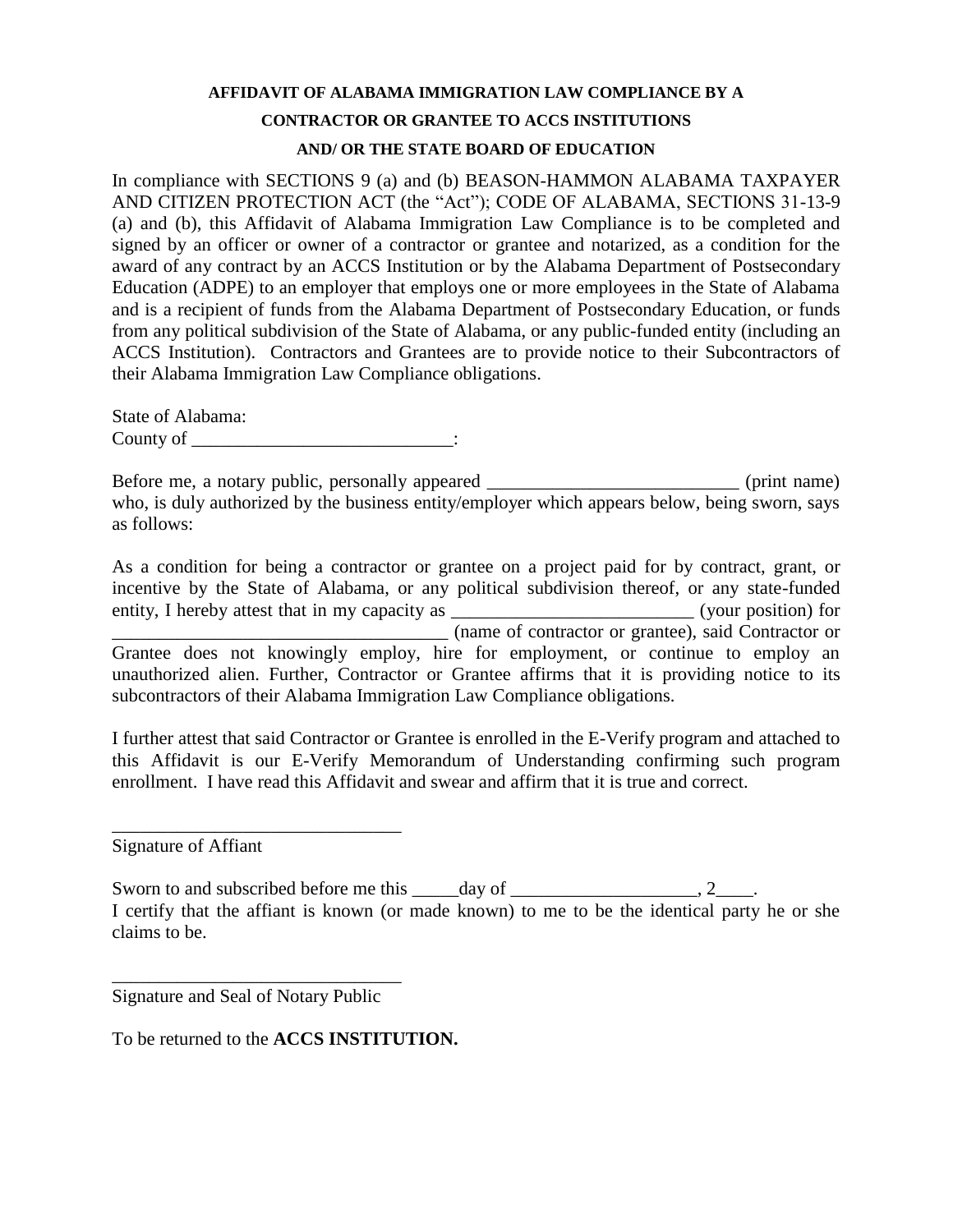

## **Notice of Alabama Immigration Law Compliance Requirements to all Contractors of ACCS INSTITUTIONS**

As a Contractor, as defined in the Act, to an ACCS Institution, it is critical to your relationship (future or continuing) with the Institution that you comply with the Immigration Reform and Control Act of 1986, as amended by the Immigration Act of 1990, and the Beason-Hammon Alabama Taxpayer and Citizen Protection Act. Accordingly, please provide your Affidavit of Alabama Immigration Law Compliance with attached E-Verify Memorandum of Understanding, as requested in the attached memorandum. If you do not believe these obligations apply to you, please notify the Institution immediately.

Every contract entered into by an ACCS Institution from this point forward with a contractor will contain the following clause or one substantially similar:

**Alabama Immigration Law Compliance Contract:** Contractor agrees that it will fully comply with the Immigration Reform and Control Act of 1986, as amended by the Immigration Act of 1990, and the Beason-Hammon Alabama Taxpayer and Citizen Protection Act, which makes it unlawful for an employer in Alabama to *knowingly* hire or continue to employ an alien who is or has become unauthorized with respect to such employment or to fail to comply with the I-9 requirements or fails to use E-Verify to verify the eligibility to legally work in the United States for all of its new hires who are employed to work in the State of Alabama. Without limiting the foregoing, Contractor shall not knowingly employ, hire for employment, or continue to employ an unauthorized alien, and shall have an officer or other managerial employee who is personally familiar with the Contractor's hiring practices to execute an affidavit to this effect on the form supplied by the Institution and return the same to the Institution. Contractor shall also enroll in the E-Verify Program prior to performing any work, or continuing to perform any ongoing work, and shall remain enrolled throughout the entire course of its performance hereunder, and shall attach to its affidavit the E-Verify Program for Employment Verification and Memorandum of Understanding and such other documentation as the Institution may require to confirm Contractor's enrollment in the E-Verify Program. Contractor agrees not to knowingly allow any of its subcontractors, or any other party with whom it has a contract, to employ in the State of Alabama any illegal or undocumented aliens to perform any work in connection with the Project, and shall include in all of its contracts a provision substantially similar to this paragraph. If Contractor receives *actual knowledge* of the unauthorized status of one of its employees in the State of Alabama, it will remove that employee from the project, jobsite or premises of the Institution and shall comply with the Immigration Reform and Control Act of 1986, as amended by the Immigration Act of 1990, and the Beason-Hammon Alabama Taxpayer and Citizen Protection Act. Contractor shall